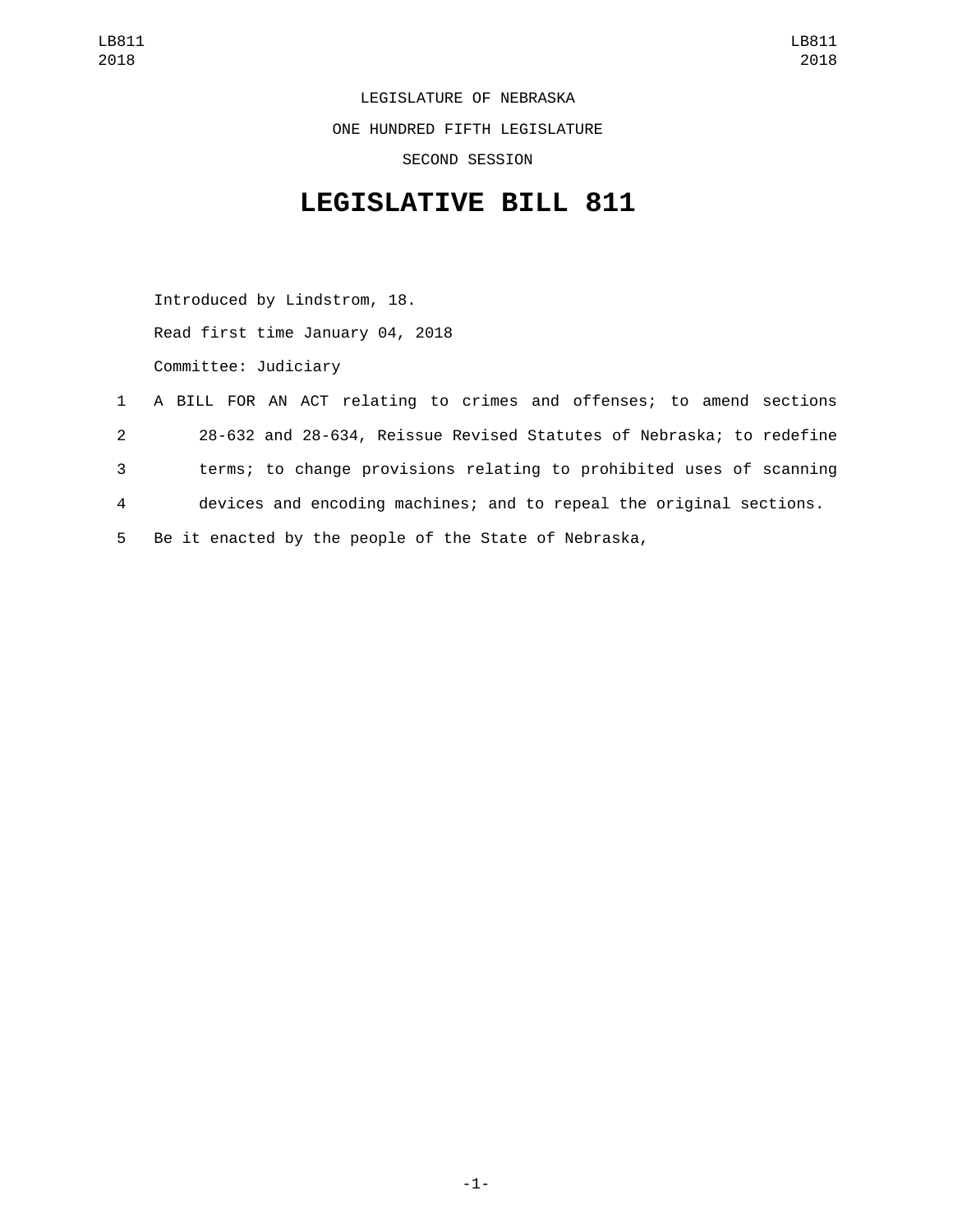Section 1. Section 28-632, Reissue Revised Statutes of Nebraska, is 2 amended to read:

28-632 For purposes of this section and sections 28-633 and 28-634:

 (1) Encoding machine means an electronic device that is used to 5 encode information onto a payment card;

6  $(2)$   $(4)$  Merchant means:

 (a) An an owner or operator of any retail mercantile establishment or any agent, employee, lessee, consignee, officer, director, franchisee, 9 or independent contractor of such owner or operator;

 (b) An establishing financial institution as defined in section 11 8-157.01; or

12 (c) A <del>. Merchant also includes a</del> person who receives from an authorized user of a payment card, or someone the person believes to be an authorized user, a payment card or information from a payment card, or what the person believes to be a payment card or information from a payment card, as the instrument for obtaining, purchasing, or receiving goods, services, money, or anything else of value from the person;

18 (3)  $\{2\}$  Payment card means a credit card, charge card,  $\Theta$  debit card, or any other card that is issued to an authorized card user and that allows the user to obtain, purchase, or receive goods, services, 21 money, or anything else of value from a merchant;

 (4) (3) Person means an individual, firm, partnership, association, 23 corporation, limited liability company, or other business entity; and

 (4) Reencoder means an electronic device that places encoded information from the magnetic strip or stripe of a payment card onto the magnetic strip or stripe of a different payment card; and

27 (5) Scanning device means a scanner, a reader, <u>a wireless access</u> device, a radio-frequency identification scanner, near-field communication technology, or any other electronic device that is used to access, read, scan, obtain, memorize, or store, temporarily or permanently, information encoded on the magnetic strip or stripe of a

-2-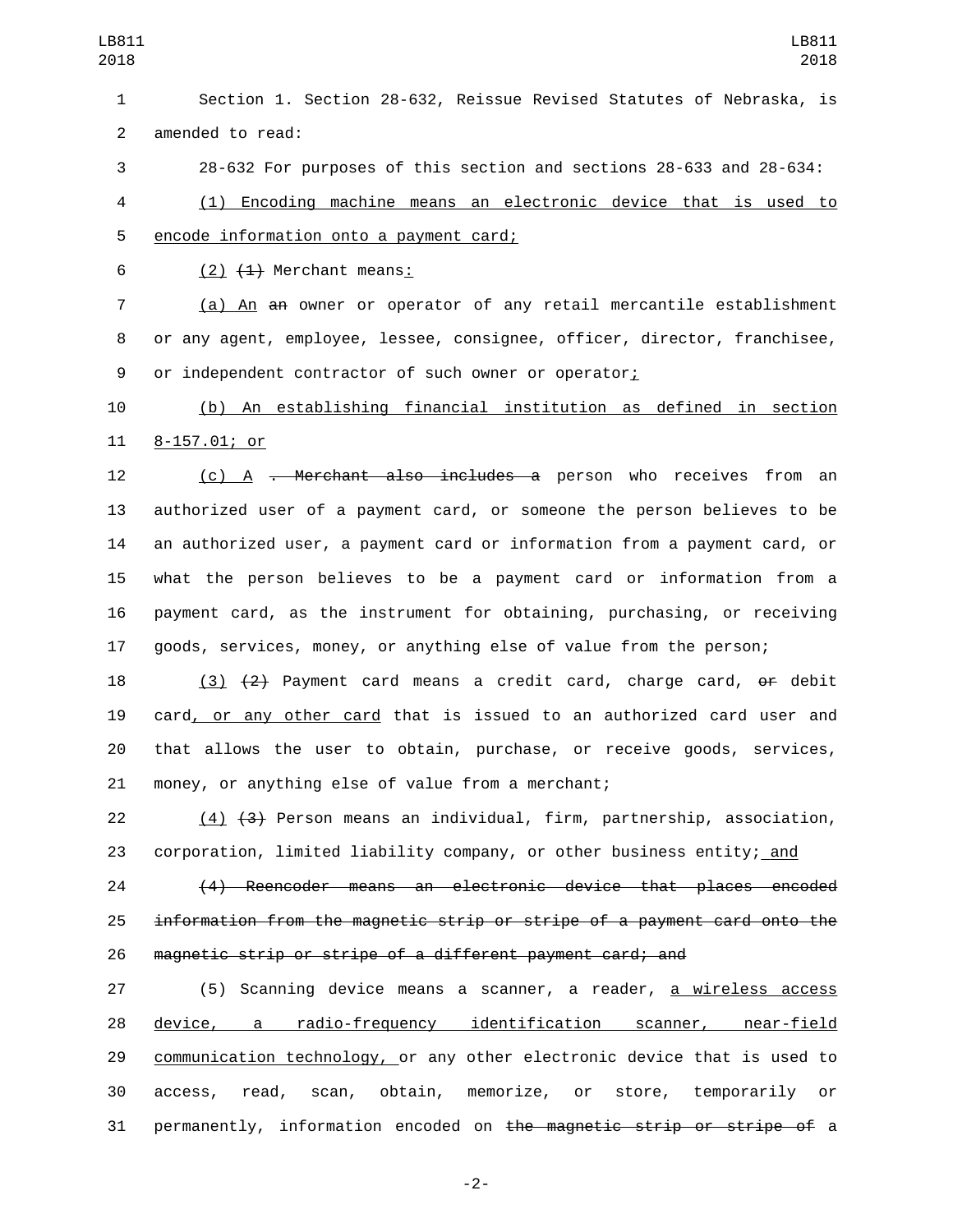1 payment card.

2 Sec. 2. Section 28-634, Reissue Revised Statutes of Nebraska, is 3 amended to read:

4 28-634 (1) It is unlawful for a person to use:

5 (a) Use, directly or indirectly, a A scanning device to access, 6 read, scan, obtain, memorize, or store, temporarily or permanently, 7 information encoded on the magnetic strip or stripe of a payment card 8 without the permission of the authorized user of the payment card—and 9 with the intent to defraud the authorized user, the issuer of the 10 authorized user's payment card, or a merchant; - or

 (b) Possess a scanning device with the intent to obtain information encoded on a payment card without the permission of the authorized user, the issuer of the authorized user's payment card, or a merchant or possess a scanning device with knowledge that some other person intends to use the scanning device to obtain information encoded on a payment card without the permission of the authorized user, the issuer of the 17 authorized user's payment card, or a merchant;

18 (c) Use, directly or indirectly, an encoding machine (b) A reencoder 19 to place information encoded on the magnetic strip or stripe of a payment 20 card onto the magnetic strip or stripe of a different card without the 21 permission of the authorized user of the card from which the information 22 was obtained is being reencoded and with the intent to defraud the 23 authorized user, the issuer of the authorized user's payment card, or a 24 merchant; or  $-$ 

 (d) Possess an encoding machine with the intent to place information encoded on a payment card onto a different payment card without the permission of the user, the issuer of the authorized user's payment card, 28 or a merchant.

29 (2) A violation of this section is a Class IV felony for the first 30 offense and a Class IIIA felony for a second or subsequent offense.

31 Sec. 3. Original sections 28-632 and 28-634, Reissue Revised

-3-